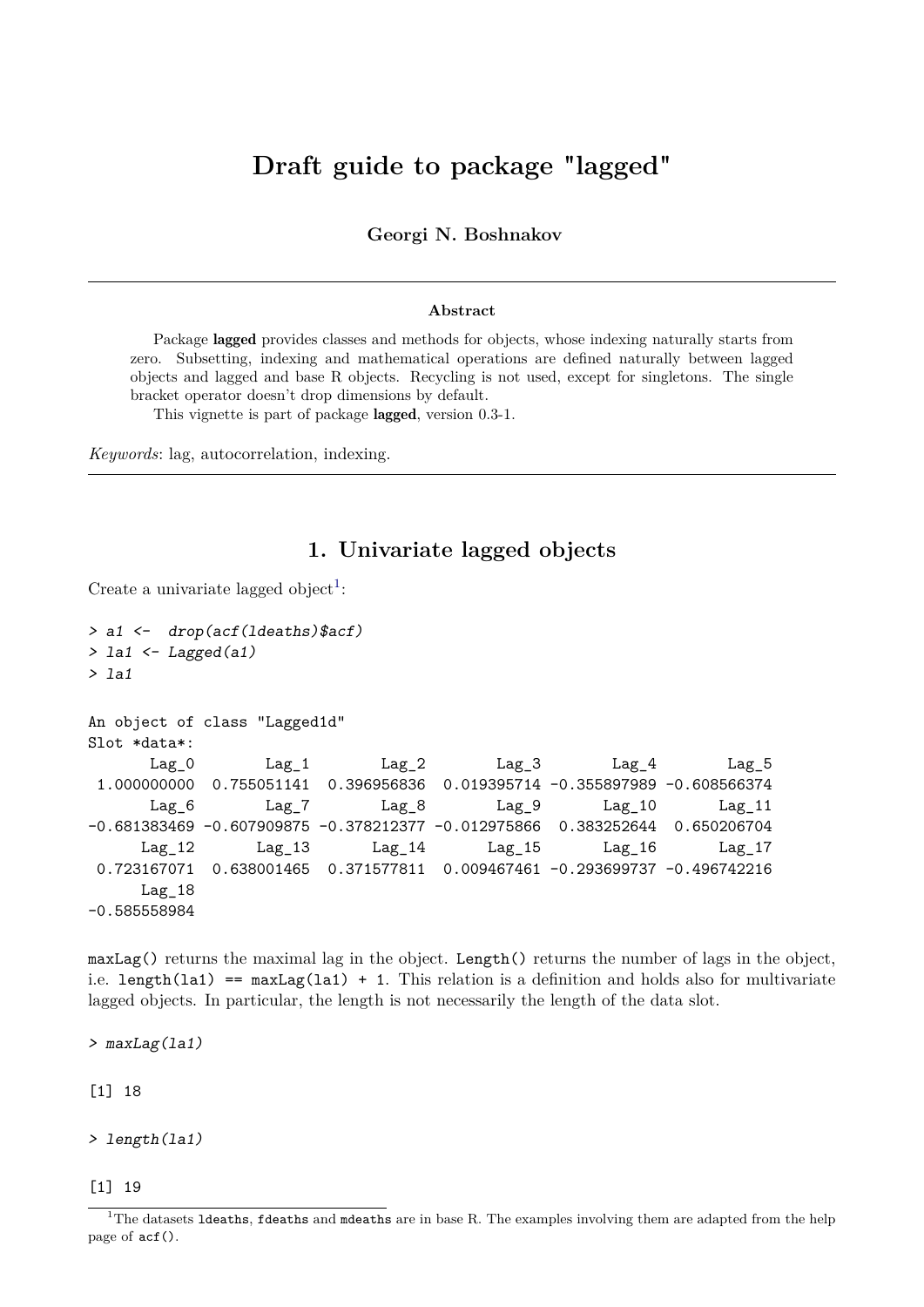## **2. Indexing**

Indexing drops the "laggedness" to allow easy access to the underlying data<sup>[2](#page-1-0)</sup>:

```
> la1[0]
[1] 1
> la1[0:4]
[1] 1.00000000 0.75505114 0.39695684 0.01939571 -0.35589799
> la1[c(1,3,5)]
[1] 0.75505114 0.01939571 -0.60856637
> la1[]
 [1] 1.000000000 0.755051141 0.396956836 0.019395714 -0.355897989
 [6] -0.608566374 -0.681383469 -0.607909875 -0.378212377 -0.012975866
[11] 0.383252644 0.650206704 0.723167071 0.638001465 0.371577811
[16] 0.009467461 -0.293699737 -0.496742216 -0.585558984
> la1a <- la1
> la1a[] \le round(la1, 2)
> la1a
An object of class "Lagged1d"
Slot *data*:
Lag 0 Lag 1 Lag 2 Lag 3 Lag 4 Lag 5 Lag 6 Lag 7 Lag 8 Lag 9 Lag 10
  1.00 0.76 0.40 0.02 -0.36 -0.61 -0.68 -0.61 -0.38 -0.01 0.38
Lag_11 Lag_12 Lag_13 Lag_14 Lag_15 Lag_16 Lag_17 Lag_18
  0.65 0.72 0.64 0.37 0.01 -0.29 -0.50 -0.59
> la1b \le round(la1, 2)
> all(la1a == la1b)
[1] TRUE
```
#### **3. Unary arithmetic and mathematical functions**

Unary arithmetic operations and mathematical functions replace the data part of the object and keep its class.

> -la1a

<span id="page-1-0"></span> $2^2$ For some indices, such as 0:4, it is possible to keep a Lagged class but it would be confusing if the indexing operation was returning Lagged or non-Lagged objects depending on the values of the index.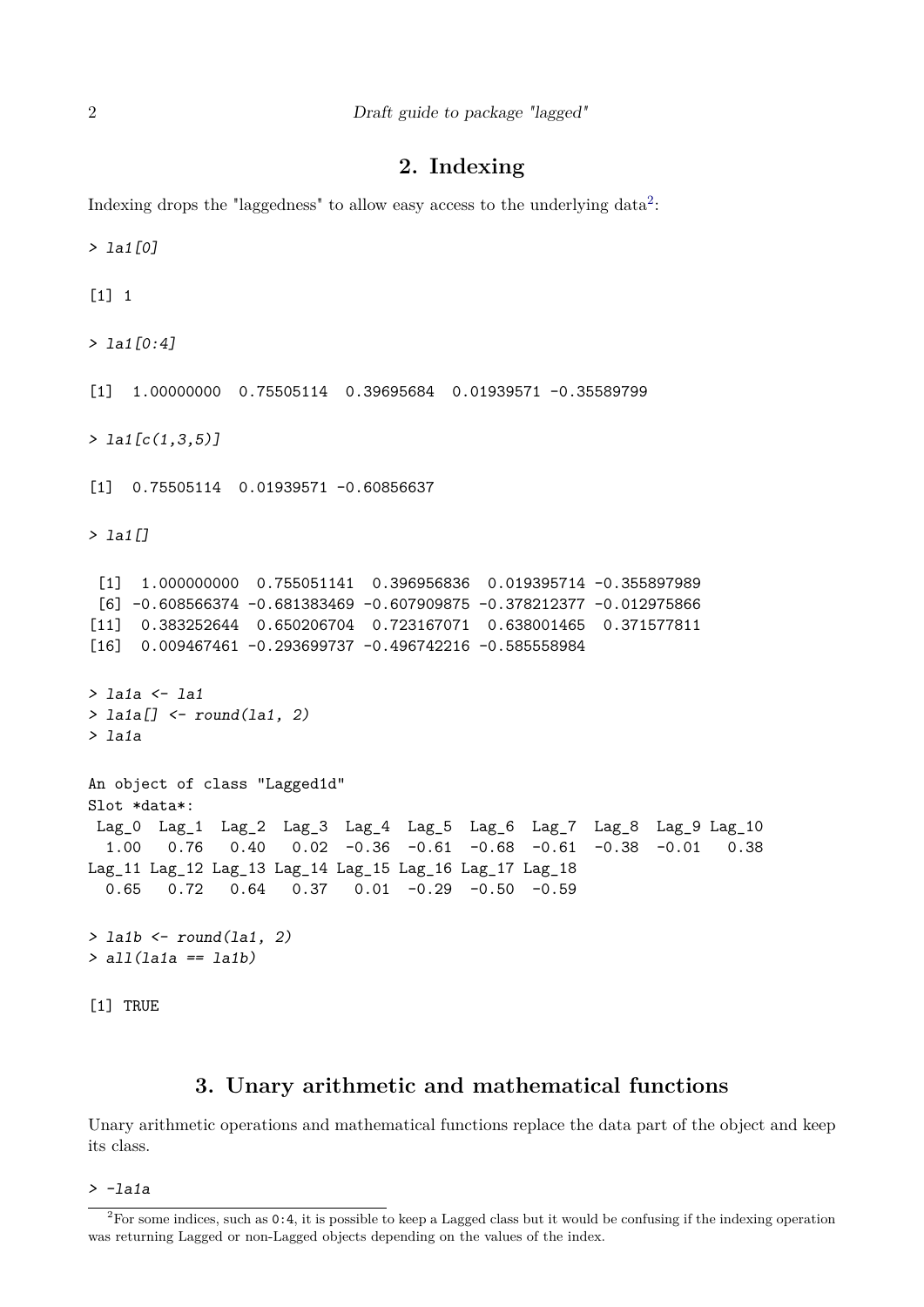An object of class "Lagged1d" Slot \*data\*: Lag\_0 Lag\_1 Lag\_2 Lag\_3 Lag\_4 Lag\_5 Lag\_6 Lag\_7 Lag\_8 Lag\_9 Lag\_10 -1.00 -0.76 -0.40 -0.02 0.36 0.61 0.68 0.61 0.38 0.01 -0.38 Lag\_11 Lag\_12 Lag\_13 Lag\_14 Lag\_15 Lag\_16 Lag\_17 Lag\_18  $-0.65$   $-0.72$   $-0.64$   $-0.37$   $-0.01$  0.29 0.50 0.59  $> +1a1a$ An object of class "Lagged1d" Slot \*data\*: Lag\_0 Lag\_1 Lag\_2 Lag\_3 Lag\_4 Lag\_5 Lag\_6 Lag\_7 Lag\_8 Lag\_9 Lag\_10 1.00 0.76 0.40 0.02 -0.36 -0.61 -0.68 -0.61 -0.38 -0.01 0.38 Lag\_11 Lag\_12 Lag\_13 Lag\_14 Lag\_15 Lag\_16 Lag\_17 Lag\_18 0.65 0.72 0.64 0.37 0.01 -0.29 -0.50 -0.59 > ## Math group  $>$  abs $(la1a)$ An object of class "Lagged1d" Slot \*data\*: Lag\_0 Lag\_1 Lag\_2 Lag\_3 Lag\_4 Lag\_5 Lag\_6 Lag\_7 Lag\_8 Lag\_9 Lag\_10 1.00 0.76 0.40 0.02 0.36 0.61 0.68 0.61 0.38 0.01 0.38 Lag\_11 Lag\_12 Lag\_13 Lag\_14 Lag\_15 Lag\_16 Lag\_17 Lag\_18 0.65 0.72 0.64 0.37 0.01 0.29 0.50 0.59 > sinpi(la1a) An object of class "Lagged1d" Slot \*data\*: Lag\_0 Lag\_1 Lag\_2 Lag\_3 Lag\_4 Lag\_5 0.00000000 0.68454711 0.95105652 0.06279052 -0.90482705 -0.94088077 Lag\_6 Lag\_7 Lag\_8 Lag\_9 Lag\_10 Lag\_11 -0.84432793 -0.94088077 -0.92977649 -0.03141076 0.92977649 0.89100652 Lag\_12 Lag\_13 Lag\_14 Lag\_15 Lag\_16 Lag\_17 0.77051324 0.90482705 0.91775463 0.03141076 -0.79015501 -1.00000000 Lag\_18 -0.96029369 > sqrt(abs(la1a)) An object of class "Lagged1d" Slot \*data\*: Lag\_0 Lag\_1 Lag\_2 Lag\_3 Lag\_4 Lag\_5 Lag\_6 Lag\_7 1.0000000 0.8717798 0.6324555 0.1414214 0.6000000 0.7810250 0.8246211 0.7810250 Lag\_8 Lag\_9 Lag\_10 Lag\_11 Lag\_12 Lag\_13 Lag\_14 Lag\_15 0.6164414 0.1000000 0.6164414 0.8062258 0.8485281 0.8000000 0.6082763 0.1000000 Lag\_16 Lag\_17 Lag\_18 0.5385165 0.7071068 0.7681146 > ## Math2 group > round(la1a)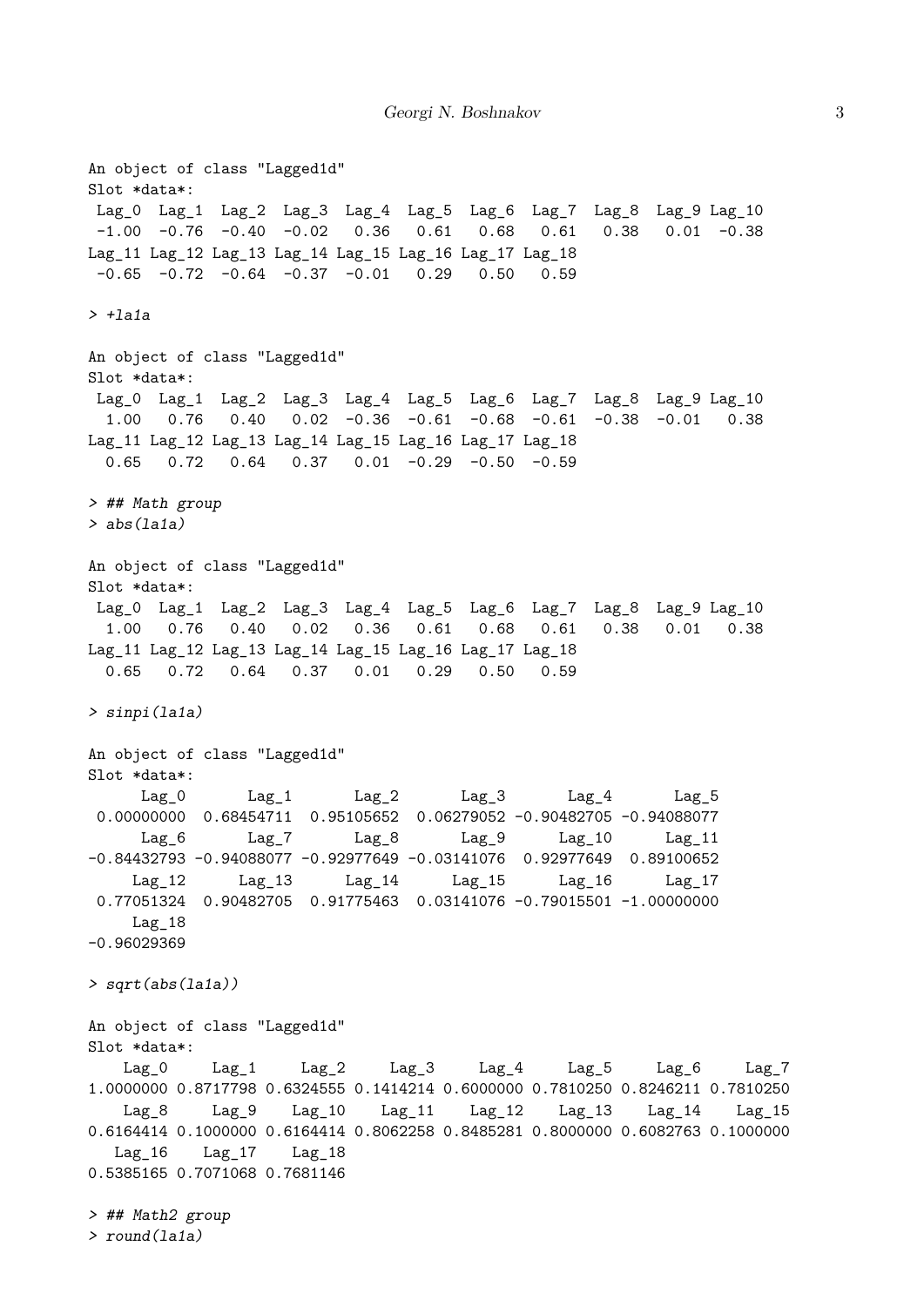An object of class "Lagged1d" Slot \*data\*: Lag\_0 Lag\_1 Lag\_2 Lag\_3 Lag\_4 Lag\_5 Lag\_6 Lag\_7 Lag\_8 Lag\_9 Lag\_10 1 1 0 0 0 -1 -1 -1 0 0 0 Lag\_11 Lag\_12 Lag\_13 Lag\_14 Lag\_15 Lag\_16 Lag\_17 Lag\_18 1 1 1 0 0 0 0 -1 > round(la1a, 2) An object of class "Lagged1d" Slot \*data\*: Lag\_0 Lag\_1 Lag\_2 Lag\_3 Lag\_4 Lag\_5 Lag\_6 Lag\_7 Lag\_8 Lag\_9 Lag\_10 1.00 0.76 0.40 0.02 -0.36 -0.61 -0.68 -0.61 -0.38 -0.01 0.38 Lag\_11 Lag\_12 Lag\_13 Lag\_14 Lag\_15 Lag\_16 Lag\_17 Lag\_18 0.65 0.72 0.64 0.37 0.01 -0.29 -0.50 -0.59 > signif(la1a) An object of class "Lagged1d" Slot \*data\*: Lag\_0 Lag\_1 Lag\_2 Lag\_3 Lag\_4 Lag\_5 Lag\_6 Lag\_7 Lag\_8 Lag\_9 Lag\_10 1.00 0.76 0.40 0.02 -0.36 -0.61 -0.68 -0.61 -0.38 -0.01 0.38 Lag\_11 Lag\_12 Lag\_13 Lag\_14 Lag\_15 Lag\_16 Lag\_17 Lag\_18 0.65 0.72 0.64 0.37 0.01 -0.29 -0.50 -0.59 > signif(la1a, 4) An object of class "Lagged1d" Slot \*data\*: Lag\_0 Lag\_1 Lag\_2 Lag\_3 Lag\_4 Lag\_5 Lag\_6 Lag\_7 Lag\_8 Lag\_9 Lag\_10 1.00 0.76 0.40 0.02 -0.36 -0.61 -0.68 -0.61 -0.38 -0.01 0.38 Lag\_11 Lag\_12 Lag\_13 Lag\_14 Lag\_15 Lag\_16 Lag\_17 Lag\_18 0.65 0.72 0.64 0.37 0.01 -0.29 -0.50 -0.59 The functions from the summary group work on the data part, as if they were called on it.  $> c$ (Max = max(la1a), Min = min(la1a), Range = range(la1a)) Max Min Range1 Range2 1.00 -0.68 -0.68 1.00  $> c(Prod = prod(lala), Sum = sum(lala))$ Prod Sum -7.582098e-11 9.200000e-01  $> c(Any = any(lala < 0), All = all(lala >= 0))$ Any All TRUE FALSE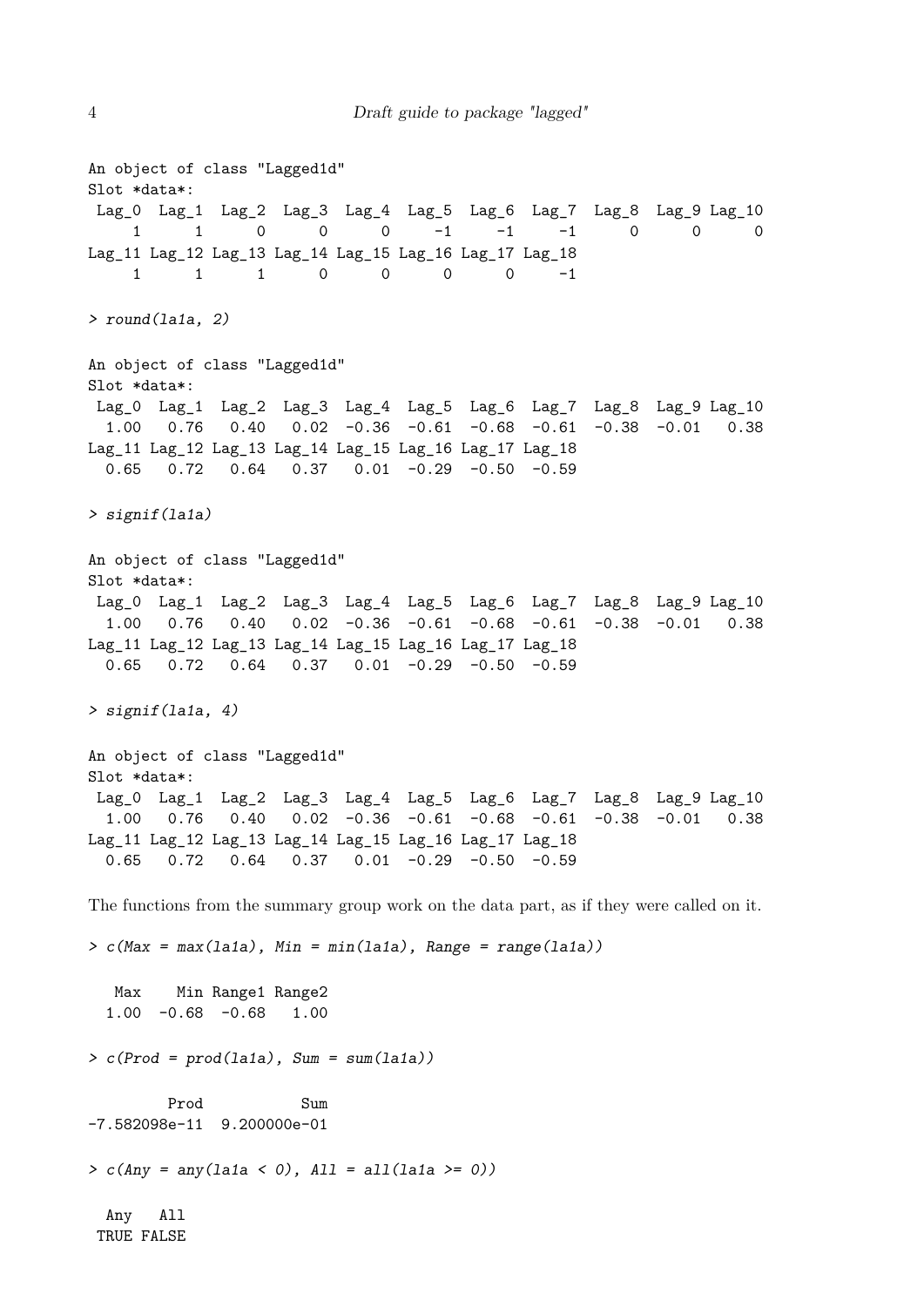Binary arithmetic operators are defined between two lagged objects and between a lagged object and a vector. They return a lagged object from one of the "basic" lagged classes, but not necessarilly exactly from the class of the argument(s). The class of the returned value is from a suitable lagged superclass of the argument(s). This concerns operations on objects from classes inheriting from the classes considered here, so is not visible in the examples below, since they use objects from the basic lagged classes.

> 2\*la1a An object of class "Lagged1d" Slot \*data\*: Lag\_0 Lag\_1 Lag\_2 Lag\_3 Lag\_4 Lag\_5 Lag\_6 Lag\_7 Lag\_8 Lag\_9 Lag\_10 2.00 1.52 0.80 0.04 -0.72 -1.22 -1.36 -1.22 -0.76 -0.02 0.76 Lag\_11 Lag\_12 Lag\_13 Lag\_14 Lag\_15 Lag\_16 Lag\_17 Lag\_18 1.30 1.44 1.28 0.74 0.02 -0.58 -1.00 -1.18  $> 1a1a^2$ An object of class "Lagged1d" Slot \*data\*: Lag\_0 Lag\_1 Lag\_2 Lag\_3 Lag\_4 Lag\_5 Lag\_6 Lag\_7 Lag\_8 Lag\_9 Lag\_10 1.0000 0.5776 0.1600 0.0004 0.1296 0.3721 0.4624 0.3721 0.1444 0.0001 0.1444 Lag\_11 Lag\_12 Lag\_13 Lag\_14 Lag\_15 Lag\_16 Lag\_17 Lag\_18 0.4225 0.5184 0.4096 0.1369 0.0001 0.0841 0.2500 0.3481 > la1a + la1a^2 An object of class "Lagged1d" Slot \*data\*: Lag\_0 Lag\_1 Lag\_2 Lag\_3 Lag\_4 Lag\_5 Lag\_6 Lag\_7 Lag\_8 Lag\_9 2.0000 1.3376 0.5600 0.0204 -0.2304 -0.2379 -0.2176 -0.2379 -0.2356 -0.0099 Lag\_10 Lag\_11 Lag\_12 Lag\_13 Lag\_14 Lag\_15 Lag\_16 Lag\_17 Lag\_18 0.5244 1.0725 1.2384 1.0496 0.5069 0.0101 -0.2059 -0.2500 -0.2419 > la1a - la1a^2 An object of class "Lagged1d" Slot \*data\*: Lag\_0 Lag\_1 Lag\_2 Lag\_3 Lag\_4 Lag\_5 Lag\_6 Lag\_7 Lag\_8 Lag\_9 0.0000 0.1824 0.2400 0.0196 -0.4896 -0.9821 -1.1424 -0.9821 -0.5244 -0.0101 Lag\_10 Lag\_11 Lag\_12 Lag\_13 Lag\_14 Lag\_15 Lag\_16 Lag\_17 Lag\_18 0.2356 0.2275 0.2016 0.2304 0.2331 0.0099 -0.3741 -0.7500 -0.9381

> la1a \* la1a^2

An object of class "Lagged1d"

Slot \*data\*: Lag\_0 Lag\_1 Lag\_2 Lag\_3 Lag\_4 Lag\_5 Lag\_6 Lag\_7 1.000000 0.438976 0.064000 0.000008 -0.046656 -0.226981 -0.314432 -0.226981 Lag\_8 Lag\_9 Lag\_10 Lag\_11 Lag\_12 Lag\_13 Lag\_14 Lag\_15 -0.054872 -0.000001 0.054872 0.274625 0.373248 0.262144 0.050653 0.000001 Lag\_16 Lag\_17 Lag\_18  $-0.024389 -0.125000 -0.205379$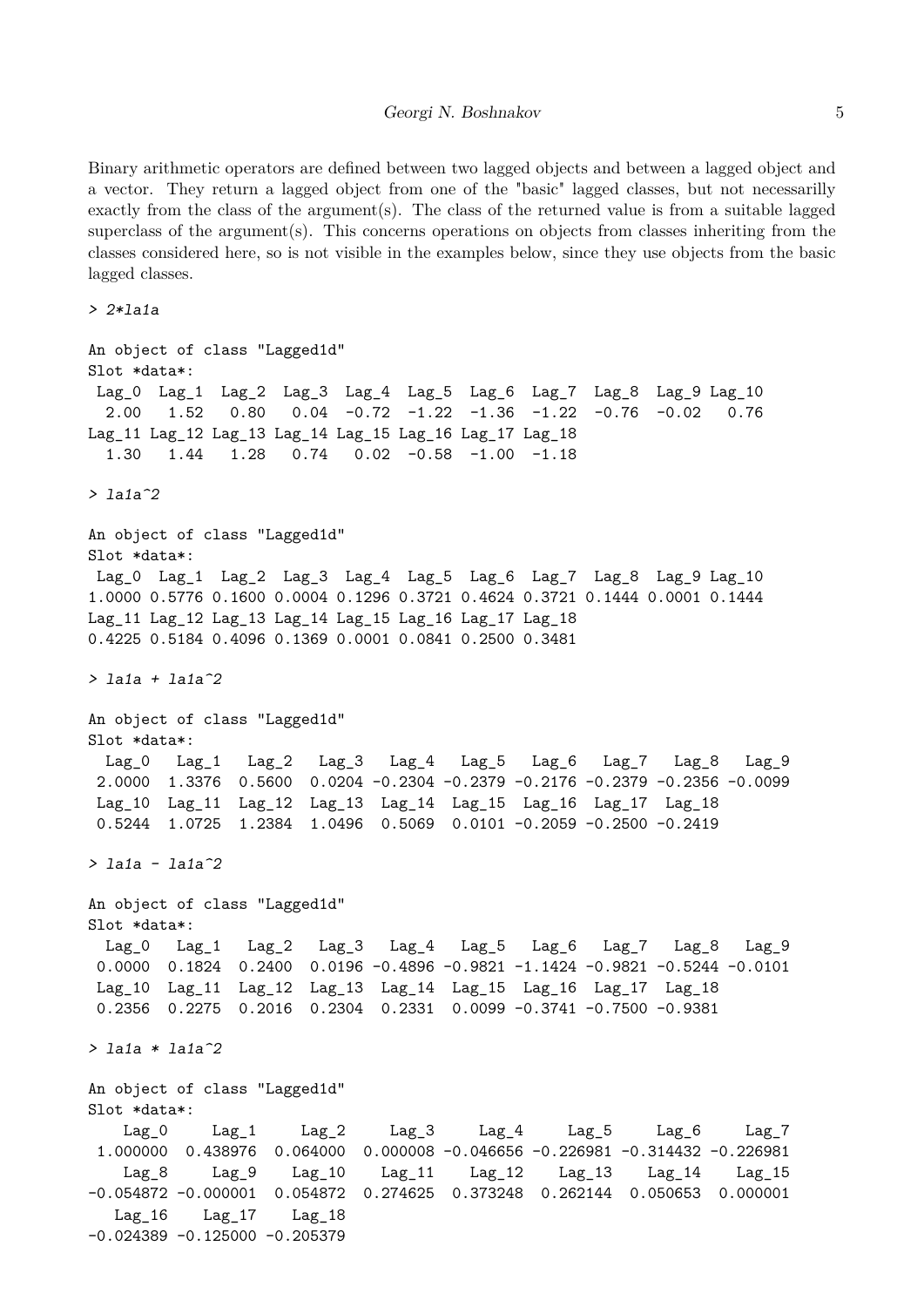```
> la1a / la1a^2
An object of class "Lagged1d"
Slot *data*:
     Lag_0 Lag_1 Lag_2 Lag_3 Lag_4 Lag_5
  1.000000 1.315789 2.500000 50.000000 -2.777778 -1.639344
     Lag_6 Lag_7 Lag_8 Lag_9 Lag_10 Lag_11
 -1.470588 -1.639344 -2.631579 -100.000000 2.631579 1.538462
    Lag_12 Lag_13 Lag_14 Lag_15 Lag_16 Lag_17
  1.388889 1.562500 2.702703 100.000000 -3.448276 -2.000000
    Lag_18
 -1.694915
> la1a + 1:length(la1a)
An object of class "Lagged1d"
Slot *data*:
Lag_0 Lag_1 Lag_2 Lag_3 Lag_4 Lag_5 Lag_6 Lag_7 Lag_8 Lag_9 Lag_10
 2.00 2.76 3.40 4.02 4.64 5.39 6.32 7.39 8.62 9.99 11.38
Lag_11 Lag_12 Lag_13 Lag_14 Lag_15 Lag_16 Lag_17 Lag_18
12.65 13.72 14.64 15.37 16.01 16.71 17.50 18.41
```
There is a case to argue for keeping the class in some situations, e.g. when the other argument is a scalar but eventually I decided to keep the simple rule of not trying to preserve the class. Note however that unary operators and mathematical functions do preserve the class.

#### **4. Multivariate lagged objects**

Compute the autocorrelations of a multivariate time series and convert it to a lagged object.

```
> acv2 <- acf(ts.union(mdeaths, fdeaths))
> la2 <- Lagged(acv2)
Get the value for lag 1.
> 1a2[1], , 1
          [,1] [,2][1,] 0.7570591 0.7356685
[2,] 0.7443093 0.7295201
> acv2$acf[2, ,] # same
          [,1] [,2][1,] 0.7570591 0.7356685
[2,] 0.7443093 0.7295201
```
Indexing in acf() is somewhat misterious. For some insight, here is a comparison with a DIY calculation of the autocorrelations.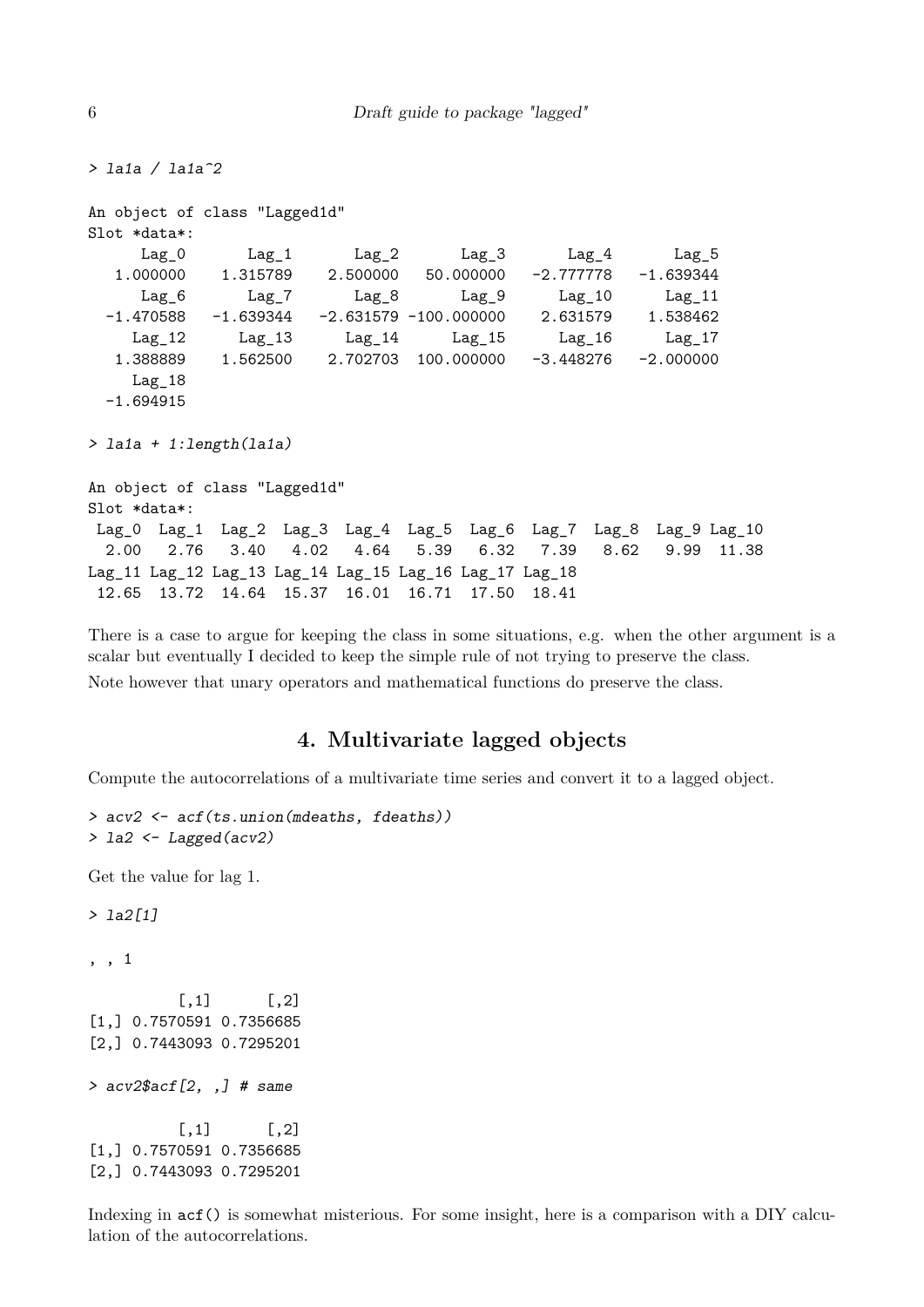```
> n <- length(mdeaths)
> tmpcov <- sum((mdeaths - mean(mdeaths)) * (fdeaths - mean(fdeaths)) ) / n
> msd <- sqrt(sum((mdeaths - mean(mdeaths))^2)/n)
> fsd <- sqrt(sum((fdeaths - mean(fdeaths))^2)/n)
> tmpcov1 <- sum((mdeaths - mean(mdeaths))[2:n] * (fdeaths - mean(fdeaths))[1:(n-1)] ) / n
> tmpcov1 / (msd * fsd)
[1] 0.7356685
> 1a2[[1]][1,2] == <i>tmpcov1</i> / (msd * fsd) # <i>FALSE</i>, but:[1] FALSE
> la2[[1]][1,2] - tmpcov1 / (msd * fsd) # only numerically different
[1] 2.220446e-16
Some examples for the correspondence between the indices in lagged objects and those from acf().
> la2[[1]][1,2] == acv2$acf[2, 1, 2] # TRUE
[1] TRUE
> la2[0]
, , 1
          [0,1] [0,2][1,] 1.0000000 0.9762413
[2,] 0.9762413 1.0000000
> acv2[0]
Autocorrelations of series 'ts.union(mdeaths, fdeaths)', by lag
, , mdeaths
mdeaths fdeaths
 1.000 (0) 0.976 (0)
, , fdeaths
mdeaths fdeaths
0.976 (0) 1.000 (0)
> la2[1]
, , 1
          [,1] [,2][1,] 0.7570591 0.7356685
[2,] 0.7443093 0.7295201
```